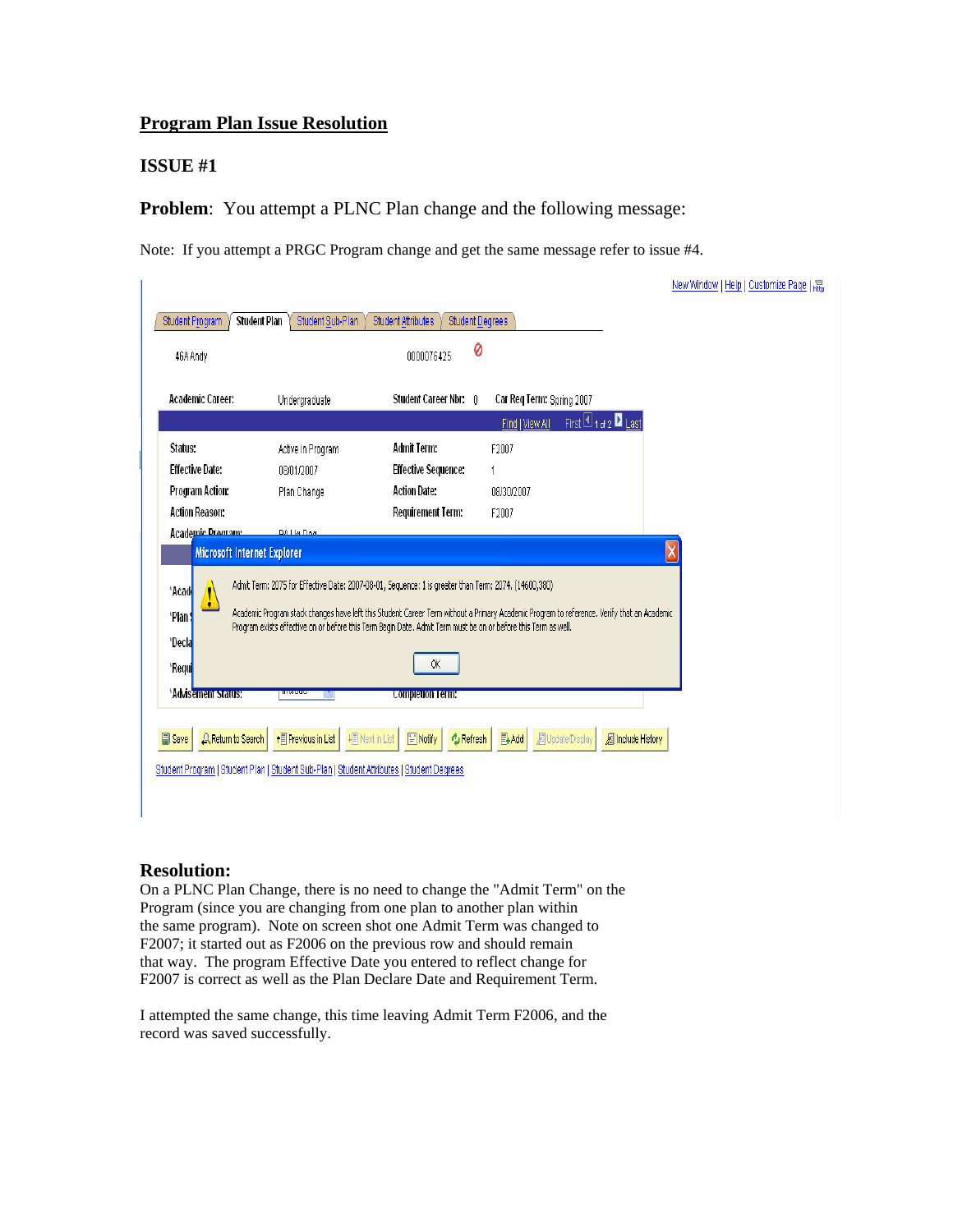**Problem**: User does not see a list of values in Student Program/Plan screen for Program Action.

# **Resolution:**

User needs Program Action Security

Navigation: Set Up SACR>Security>Security Student Administration>User ID>Program Action Security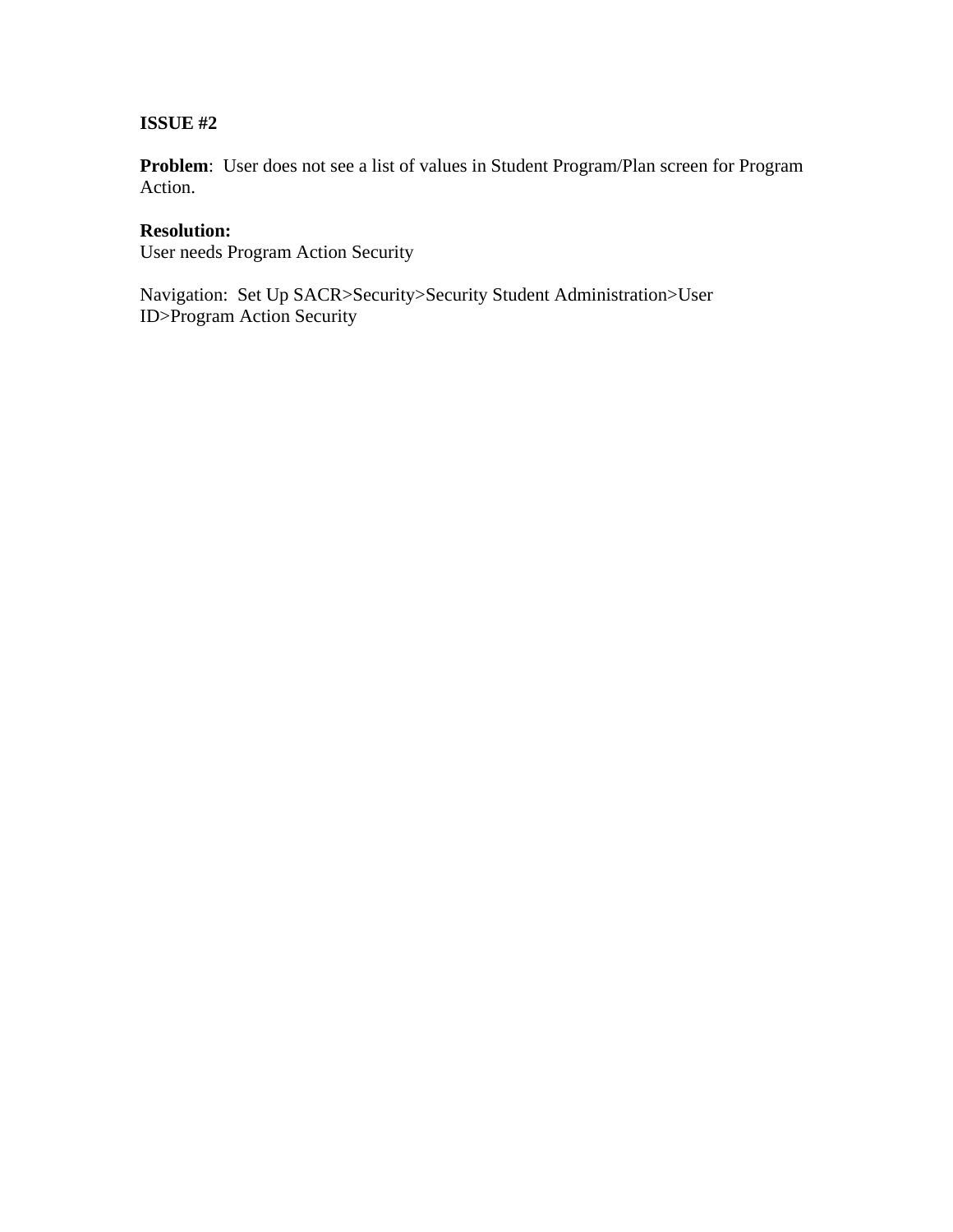**Problem**: If you attempt to save a program change action, and you see the following error:



## **Resolution:**

For certain changes, the user must be in "Include History" mode to save the change. Do the following:

In the error box, click "OK" Click "Return to Search" button to start over again When asked, click "Cancel" to continue (and not save prior changes) As you begin to re-do your steps, just BEFORE you click (+) to add a new row, click "Include History" Then re-do the data change as usual. This time you should be able to save without error.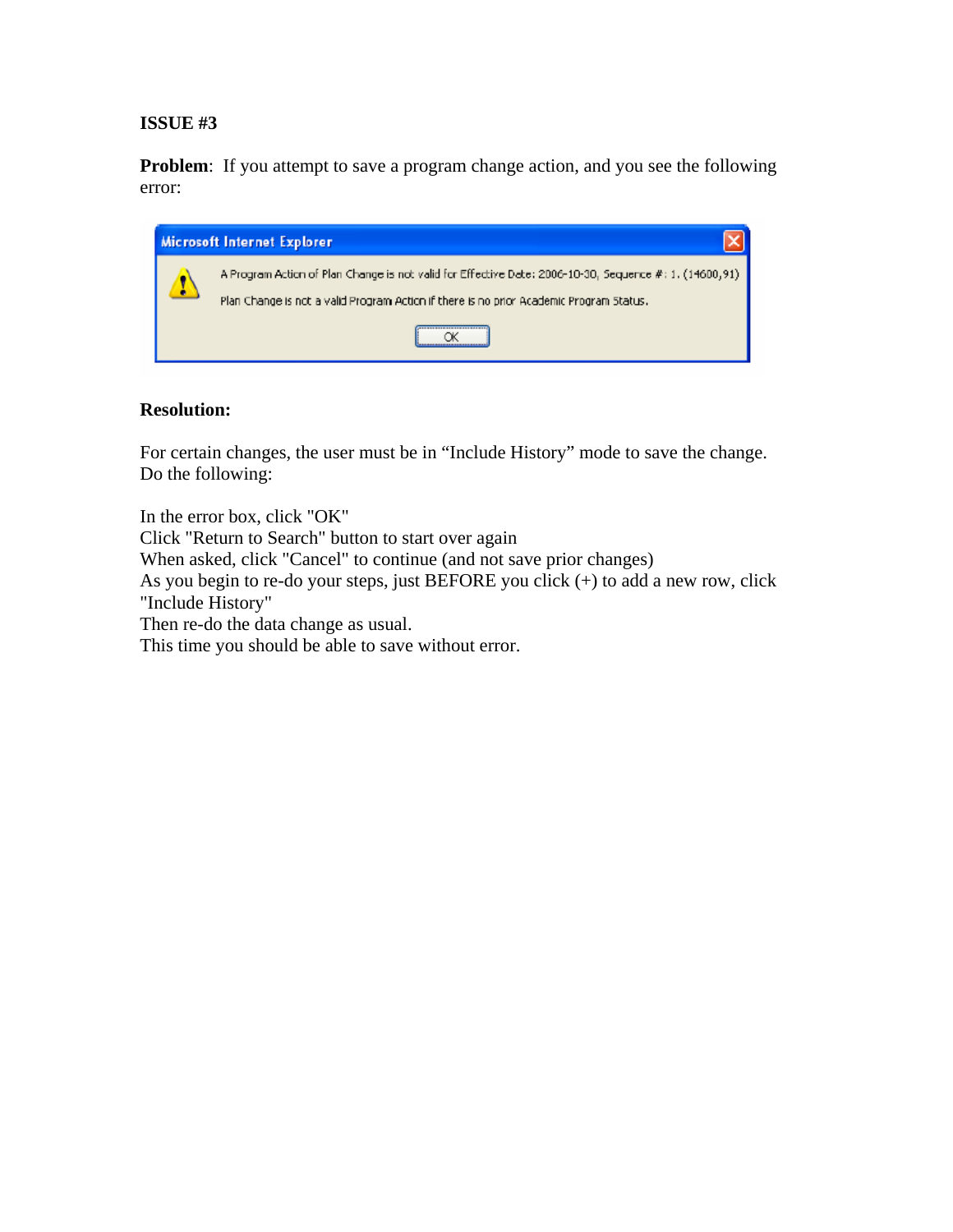#### **Problem**:

You attempt a PRGC Program change and get the following message:

Note: If you attempt a PLNC Plan change and get the same message refer to issue #1.



### **Resolution:**

On the Program tab, change the Admit Term to the term referred to in the message "is greater than Term: XXXX). The Program Requirement Term will then default to the same value. Then re-save.

Example, if you had originally entered 2075 (F2007) For Admit Term, and get the error above, then change Admit Term to 2074 (U2007), and re-save.